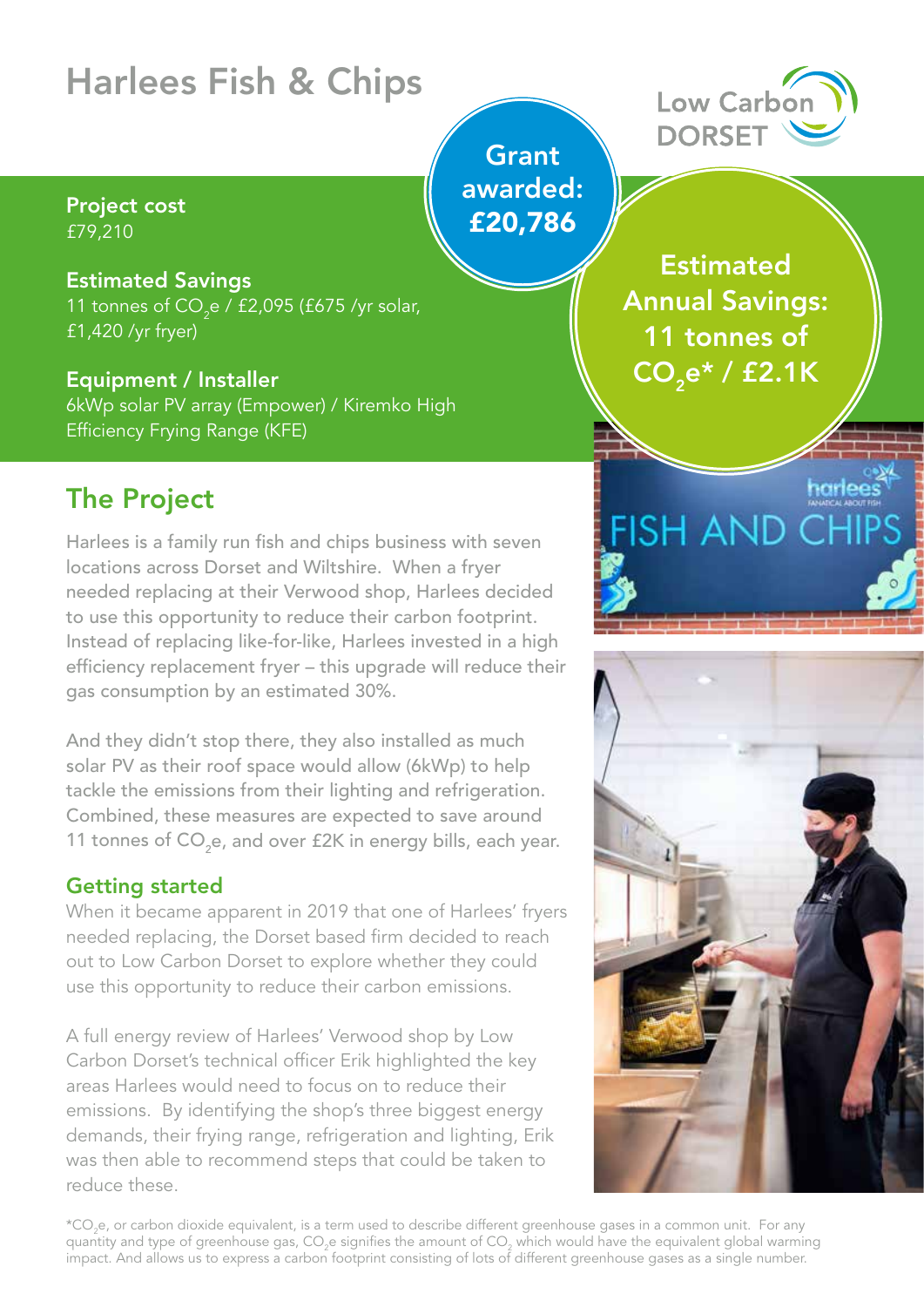#### Fryer

It was quickly evident that the main energy demand of the business was their fish and chip fryer, consuming over 130,000 kWh of gas each year. At 16 years old, the fryer had already outlived its expected life span of 15 years. And since being installed in 2006 the efficiency of frying ranges has significantly improved.

A grant from Low Carbon Dorset covering 25% of the costs of replacing the fryer allowed Harlees to invest in a more advanced high efficiency fryer which would have previously been beyond their budget. The new Kiremko fryer is expected to be 25% more efficient than the fryer it has replaced and will use around 30% less gas. It will also be more efficient than cheaper modern fryers on the market. By making this switch, rather than either continuing with their old fryer or buying a less expensive new one, Harlees will be saving an estimated eight tonnes of CO<sub>2</sub>e every year and can expect around £1.4K off their annual gas bill.

## Solar PV

In order to tackle emissions from their lights and refrigeration units, Harlees decided to invest in a 6kWp solar PV array for their shop roof. This was the maximum number of panels they could put on the shop's available roof space and will save the business just under three tonnes of CO<sub>2</sub>e a year.

It is expected that Harlees will be able to use around 80% of the electricity they generate, as much of their demand is during daylight hours with increased traffic in the summer months. The remaining 20% will be exported to the grid, and thanks to the Smart Export Guarantee scheme (SEGs) will generate them a small amount of income. Factoring in both the savings they will make on their electricity bills and the money they will receive for exporting, it is expected that the solar PV will save the business around £675 a year.

With the help of a 25% grant from Low Carbon Dorset, it is anticipated that the solar panels will take around seven years to pay for themselves.

*After the success of installing PV at their Verwood shop, Harlees are now considering installing arrays at all their locations.*



'It is expected that Harlees will be able to use around 80% of the electricity they generate'